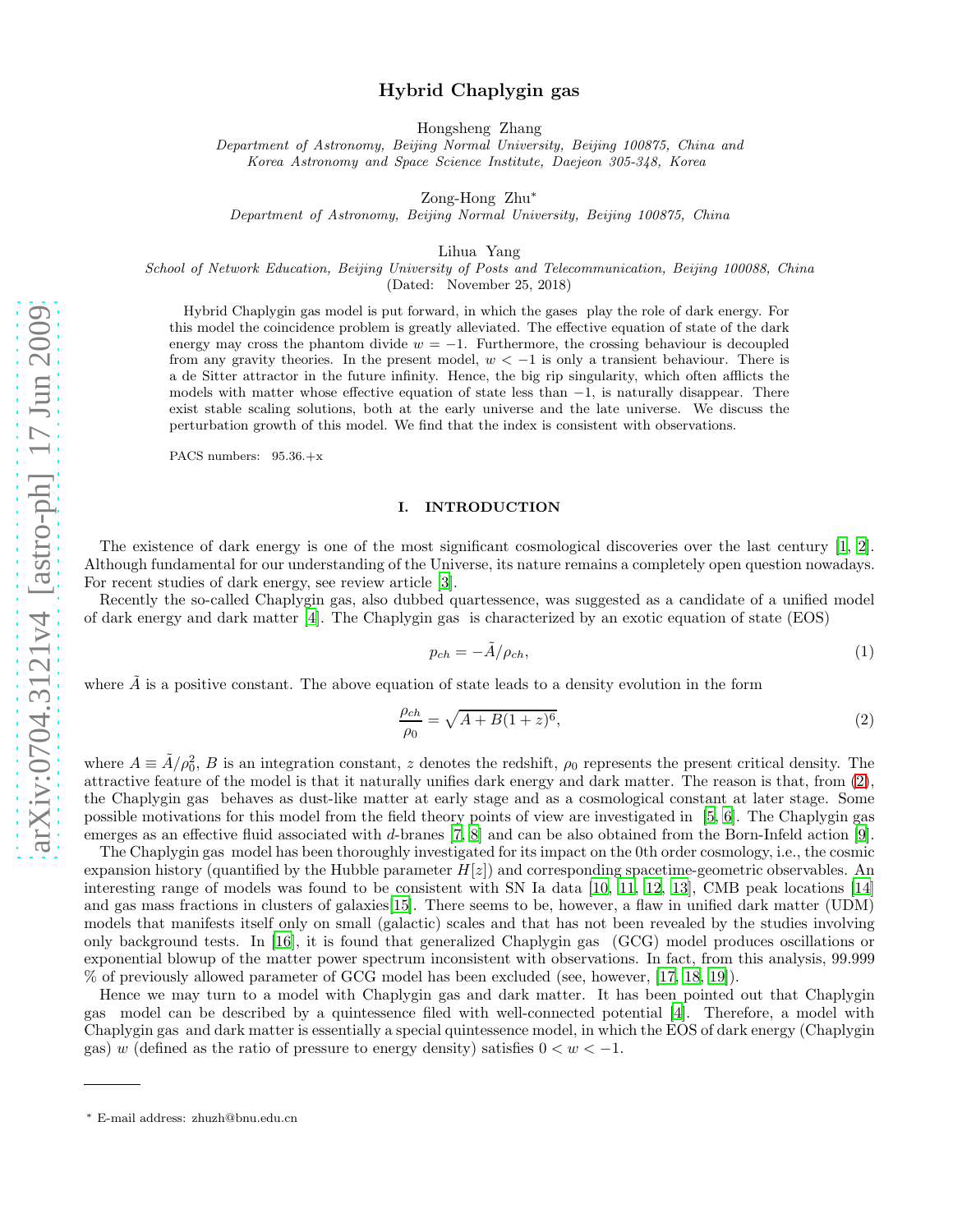A merit of the Chaplygin gas model, in which Chaplygin gas only plays the role of dark energy, is that the coincidence problem is greatly alleviated. The coincidence problem in  $\Lambda$ CDM model says that  $\Lambda$  keeps a constant while the density of CDM evolves as  $(1+z)^3$  in the history of the universe, then why do they approximately equal each other at "our era"? We see from [\(2\)](#page-0-0) that density of Chaplygin gas evolves as the same of dark matter and only at late time it evolves as cosmological constant. Therefore, the coincidence problem may be alleviated at some degree. We shall discuss this possibility.

The cosmological constant is the far simple candidate for dark energy. Though previous observations are consistent with the cosmological constant, they leave enough space for a dynamical dark energy [\[20,](#page-9-19) [21,](#page-9-20) [22](#page-9-21), [23](#page-9-22)]. Following the more accurate data, the implications for dynamical dark energy become clear: the recent analysis of the type Ia supernovae data indicate that the time varying dark energy gives a better fit than a cosmological constant, and in particular, the equation of state parameter w crosses  $-1$  at some low redshift region from above to below [\[24,](#page-9-23) [25](#page-9-24), [26](#page-9-25), [27,](#page-9-26) [28,](#page-9-27) [29](#page-9-28), [30,](#page-9-29) [31](#page-9-30), [32,](#page-9-31) [33](#page-9-32), [34,](#page-9-33) [35](#page-9-34), [36,](#page-9-35) [37](#page-9-36), [38,](#page-9-37) [39,](#page-9-38) [40,](#page-9-39) [41,](#page-9-40) [42,](#page-9-41) [43,](#page-9-42) [44](#page-9-43), [45,](#page-9-44) [46](#page-9-45), [47,](#page-9-46) [48](#page-9-47), [49,](#page-9-48) [50](#page-9-49), [51,](#page-9-50) [52](#page-10-0), [53,](#page-10-1) [54,](#page-10-2) [55,](#page-10-3) [56\]](#page-10-4). It seems difficult to realize this transition in context of Chaplygin gas dark energy model. However, if we consider EOS (1) carefully and rigorously, we shall find the other solution of the continuity equation different from (2),

$$
\frac{\tilde{\rho}_{Ch}}{\rho_0} = -\sqrt{C + D(1+z)^6},\tag{3}
$$

which satisfies the EOS,

$$
p_{Ch} = -\frac{C\rho_0^2}{\rho_{Ch}},\tag{4}
$$

where C and D are constants. A noticeable property of this case is that the energy density of Chaplygin gas is negative. But this is not anything completely new. If quantum effect is considered, the energy density of a field can be naturally lower than zero [\[57\]](#page-10-5). Also in the phantom dark energy model which is extensively studied in context of cosmology [\[58](#page-10-6)], the density of dark energy can be less than zero if observed by observers other than the homogeneous observers, since it violates the weak energy condition. We call this Chaplygin gas with negative energy density "type II" Chaplygin gas , and correspondingly, the original Chaplygin gas with positive density is dubbed "type I" Chaplygin gas in the present article. Therefore, we find there are two branches of mathematical solution satisfying the EOS of Chaplygin gas and continuity equation. In fact,  $B$  in  $(2)$ , as an integration constant, can also be negative. However, a difficult arises when  $B < 0$ : the universe bounces at some finite redshift. To avoid to plague the success of nucleosynthesis,  $|B/A| < 6 \times 10^{-28}$ , which is an unnatural fine-tuning. In this paper we constrain ourself in the case of  $B > 0$ .

A kind of interacting Chaplygin gas model in which the Chaplygin gas plays the role of dark energy and interacts with cold dark matter particles has been investigated in [\[59\]](#page-10-7). In this model the effective equation of state of Chaplygin gas may cross the phantom divide.

We shall present a hybrid model composed by both of the two types of Chaplygin gas, in which the EOS of dark energy can cross the phantom divide, which is decoupled from any gravity theory. Assuming standard general relativity, we prove there exist scaling solutions, both in the early universe and the late time universe: the early universe is attracted by a dust tractor, that is, the cosmic fluids enter a dust-like phase; and the late time universe is attracted by a de Sitter tractor , that is, it evolves into a de Sitter phase.

Often, the big rip singularity is narrated as follow: at finite cosmic time, both the scale factor and energy density become infinite[\[60\]](#page-10-8). This is a conclusion in a special chat, although in the most used chat. As we learned from Schwarzschild solution, an ordinary point can be a singularity in disguise for a special chat. We shall present some discussions on this issue and show the big rip singularity is a true singularity. The big rip singularity usually emerges at the models with phantom like dark energy, because the density of a phantom field will increase with time. But in our present model  $w < -1$  is only a transient behavior, and the final state of the universe is always a de Sitter, for the whole parameter space.

To construct a model simulating the accelerated expansion is not very difficult. That is the reason why we have so many different models. Recently, some suggestions are presented that perturbation (fluctuation) growth function  $\delta(z) \equiv \delta \rho_m / \rho_m$  of the linear matter density contrast as a function of redshift z can be an effective probe to explore the dark energy models [\[61](#page-10-9), [62,](#page-10-10) [63,](#page-10-11) [64](#page-10-12), [65,](#page-10-13) [66,](#page-10-14) [67](#page-10-15), [68,](#page-10-16) [69,](#page-10-17) [70,](#page-10-18) [71,](#page-10-19) [72](#page-10-20), [73](#page-10-21), [74\]](#page-10-22). The related works can be traced back to [\[75,](#page-10-23) [76,](#page-10-24) [77,](#page-10-25) [78](#page-10-26)].

There is an approximate relation between the growth function and the partition of dust matter [\[61](#page-10-9), [62](#page-10-10), [63](#page-10-11), [64](#page-10-12), [65](#page-10-13), [66,](#page-10-14) [67](#page-10-15), [68](#page-10-16), [69](#page-10-17), [70](#page-10-18), [71](#page-10-19), [72](#page-10-20), [73](#page-10-21), [74](#page-10-22)],

<span id="page-1-0"></span>
$$
f \equiv \frac{d \ln \delta}{d \ln a} = \Omega_m^{\gamma},\tag{5}
$$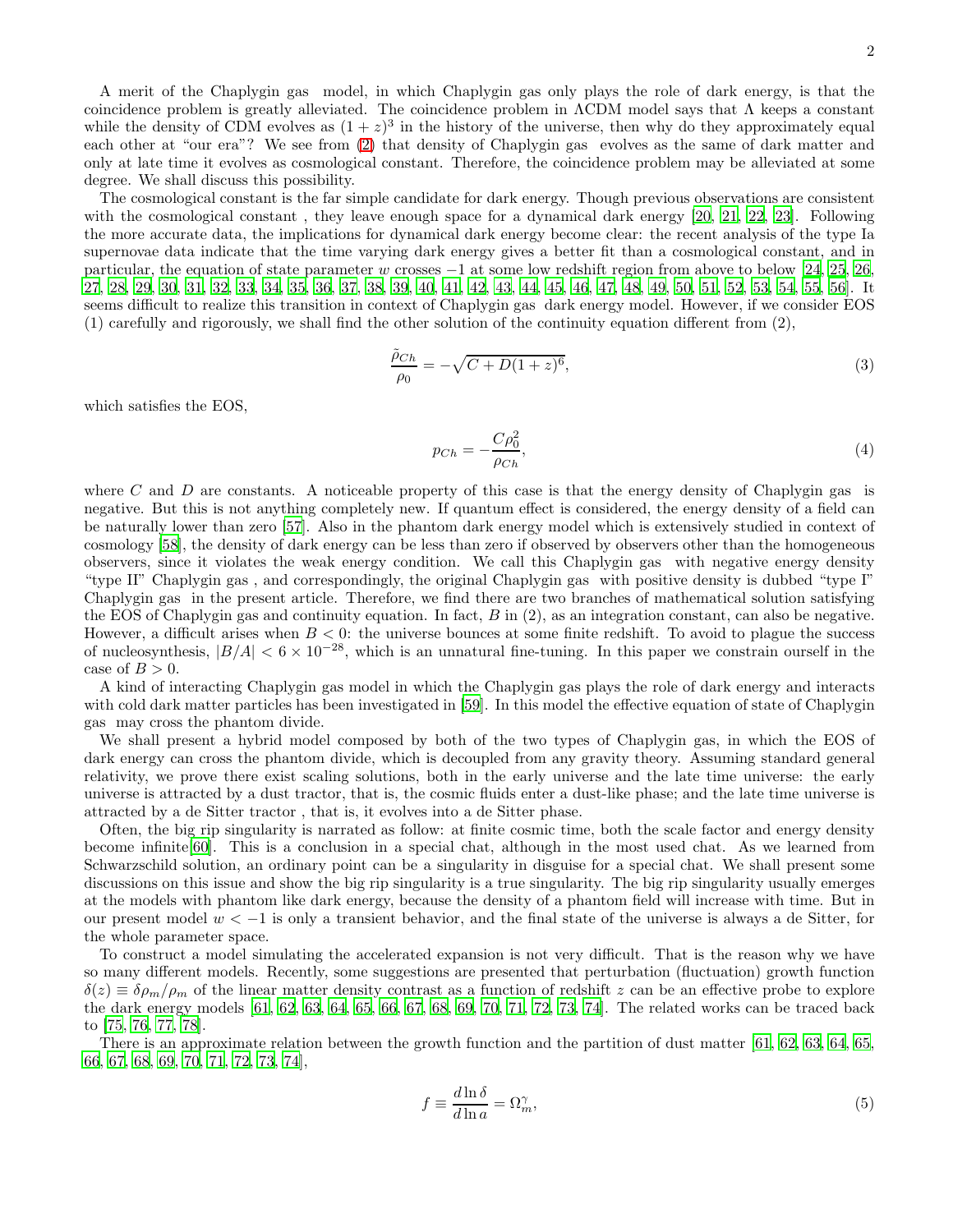where  $\Omega_m$  is the density partition of dust matter, a denotes the scale factor, and  $\gamma$  is the growth index. This relation is a perfect approximation at high redshift region. Also, it can be used in low redshift region, see for example  $[61, 62, 63, 64, 65, 66, 67, 68, 69, 70, 71, 72, 73, 74]$  $[61, 62, 63, 64, 65, 66, 67, 68, 69, 70, 71, 72, 73, 74]$  $[61, 62, 63, 64, 65, 66, 67, 68, 69, 70, 71, 72, 73, 74]$  $[61, 62, 63, 64, 65, 66, 67, 68, 69, 70, 71, 72, 73, 74]$  $[61, 62, 63, 64, 65, 66, 67, 68, 69, 70, 71, 72, 73, 74]$  $[61, 62, 63, 64, 65, 66, 67, 68, 69, 70, 71, 72, 73, 74]$  $[61, 62, 63, 64, 65, 66, 67, 68, 69, 70, 71, 72, 73, 74]$  $[61, 62, 63, 64, 65, 66, 67, 68, 69, 70, 71, 72, 73, 74]$  $[61, 62, 63, 64, 65, 66, 67, 68, 69, 70, 71, 72, 73, 74]$  $[61, 62, 63, 64, 65, 66, 67, 68, 69, 70, 71, 72, 73, 74]$  $[61, 62, 63, 64, 65, 66, 67, 68, 69, 70, 71, 72, 73, 74]$  $[61, 62, 63, 64, 65, 66, 67, 68, 69, 70, 71, 72, 73, 74]$  $[61, 62, 63, 64, 65, 66, 67, 68, 69, 70, 71, 72, 73, 74]$  $[61, 62, 63, 64, 65, 66, 67, 68, 69, 70, 71, 72, 73, 74]$  $[61, 62, 63, 64, 65, 66, 67, 68, 69, 70, 71, 72, 73, 74]$  $[61, 62, 63, 64, 65, 66, 67, 68, 69, 70, 71, 72, 73, 74]$  $[61, 62, 63, 64, 65, 66, 67, 68, 69, 70, 71, 72, 73, 74]$  $[61, 62, 63, 64, 65, 66, 67, 68, 69, 70, 71, 72, 73, 74]$  $[61, 62, 63, 64, 65, 66, 67, 68, 69, 70, 71, 72, 73, 74]$  $[61, 62, 63, 64, 65, 66, 67, 68, 69, 70, 71, 72, 73, 74]$ . The theoretical value of  $\gamma$  for  $\Lambda$ CDM model is  $6/11$  [\[75](#page-10-23), [76,](#page-10-24) [77](#page-10-25), [78\]](#page-10-26). We shall investigate the perturbation growth of the present model.

We present our model in details in the next section. In section III, we study the perturbation growth in the hybrid Chaplygin gas model. Our conclusions and discussions appear in the last section.

## II. THE HYBRID MODEL

In this section we shall investigate three properties of the hybrid Chaplygin gas model. In the first subsection we display that the coincidence problem is greatly alleviated. In subsection B, we study the crossing −1 behavior of the EOS of the dark energy. And we explore the the evolution of this model by the dynamical-system analyses in subsection C.

#### A. Coincidence problem

We consider a model in which the type I Chaplygin gas and type II Chaplygin gas play the role of dark energy together. The density of dark energy reads

$$
\rho_{de} = \rho_1 + \rho_2. \tag{6}
$$

The continuity equation for which reads,

<span id="page-2-0"></span>
$$
d\rho_{de} = 3(\rho_{de} + p_{de})d\ln(1+z). \tag{7}
$$

Here  $\rho_1$  denotes the density of type I Chaplygin gas and  $\rho_2$  represents the density of type II Chaplygin gas,

<span id="page-2-1"></span>
$$
\frac{\rho_1}{\rho_0} = \sqrt{A + B(1+z)^6},\tag{8}
$$

$$
\frac{\rho_2}{\rho_0} = -\sqrt{C + D(1+z)^6}.
$$
\n(9)

The energy density of dust matter redshifts as

$$
\frac{\rho_m}{\rho_0} = \Omega_{m0}(1+z)^3.
$$
\n(10)

Hence, if dark energy is just cosmological constant, we suffer from a coincidence problem. However, if Chaplygin gas plays the role of dark energy, this problem will be alleviated because at the early universe the Chaplygin gas also behaves as dust.

We see from figure [1](#page-3-0) that if a cosmological constant plays the role of dark energy, the density of matter is about 20 orders larger than the dark energy at  $z = 1100$ : they must have been fine-tuned at that time. However, if the Chaplygin gas serves as dark energy, the ratio of dark matter and dark energy keeps at order 1, which relieves the coincidence problem, for all 3 cases of the universe.

#### B. Crossing  $-1$

From the continuity equation [\(7\)](#page-2-0), we arrive at

$$
w_{de} = \frac{p_{de}}{\rho_{de}} = -1 - \frac{1}{3} \frac{d \ln \rho_{de}}{d \ln(1+z)},
$$
\n(11)

which means that in an expanding universe if  $\rho_{de}$  decreases and then increases with respect to the redshift, or increases and then decreases, then we conclude that EOS of dark energy crosses phantom divide. Here,

$$
\frac{d\rho_{de}}{dz} = -3[B\rho_1^{-1}(1+z)^5 + D\rho_2^{-1}(1+z)^5].\tag{12}
$$

We see that if we carefully tune B and D, the EOS of dark energy may cross  $-1$ . In figure [2,](#page-3-1) we show some concrete examples for which Chaplygin gas crosses the phantom divide at about  $z = 0.2$ , where  $\alpha \triangleq \rho_{de}/\rho_0$ . Also, in figure [3](#page-4-0) we show the phase portrait of  $\alpha$  vs.  $\beta \triangleq \rho_m/\rho_0$ , where  $\rho_m$  represents the density of dust matter. A note is that any gravity theory is not interposed up to now. Our results only depend on the continuity equation.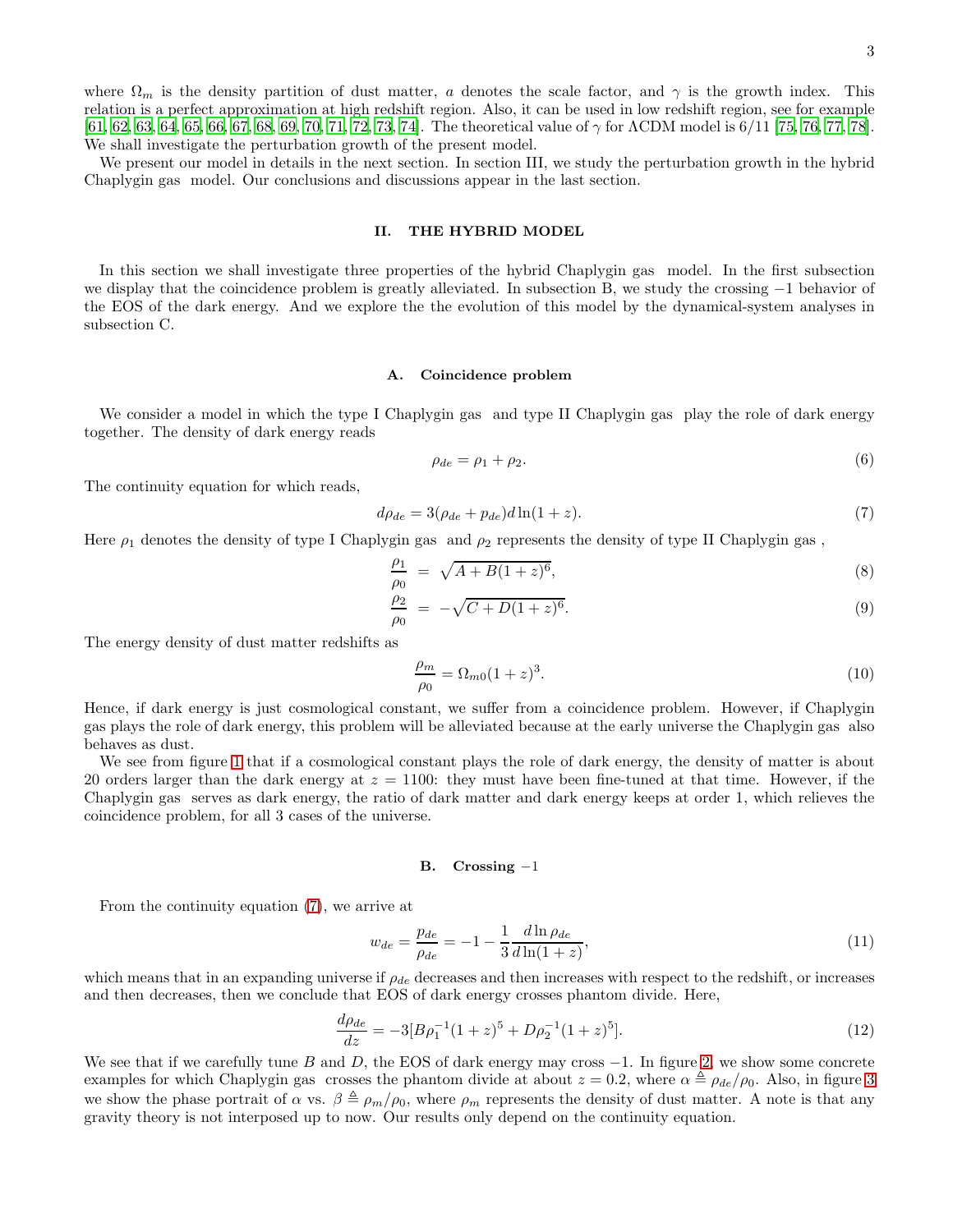

15

20

ln

 $\rho_0$ 

 $\rho_{de}$ 

<span id="page-3-0"></span>FIG. 1: A double logarithmic plot: the densities of dark energy as functions of redshift. The cosmological constant inhabits on the horizontal line, the dust matter dwells on the thick solid curve, and other three curves represent the Chaplygin gas dark energy. The long dashed, short dashed, and thin solid curves denote the dark energy in a positive curvature, negative curvature and flat universe, respectively.



<span id="page-3-1"></span>FIG. 2:  $\alpha$  as a function of z. On all of the 5 orbits  $B = 0.3$ ,  $D = 0.15$ ,  $\Omega_m = 0.28$  with different A and C. From the above to the below  $A = 1.104$ ,  $C = 0.048$ ;  $A = 1.059$ ,  $C = 0.039$ ;  $A = 1.01$ ,  $C = 0.03$ ;  $A = 0.9106$ ,  $C = 0.015$ ;  $A = 0.8267$ ,  $C = 0.006$ 

## C. Dynamical analysis

Often, a model containing phantom-like matter is afflicted by big rip problem, that is, at some finite time, the scale factor and density is divergent. However, this description of singularity depends on FRW coordinates, which may be an ordinary point described by other coordinates. We check scalar polynomial curvature, which is a good lesson we learned from Schwarzschild solution. Here we take the example in [\[79\]](#page-10-27). Consider a universe is dominated by dust and then by constant w phantom. The transition occurs at  $t_{pm}$ . At

$$
t = \frac{wt_{pm}}{1+w},\tag{13}
$$

the scale factor and density become divergent. The simplest scalar polynomial is Ricci scalar R,

$$
R = \left[\frac{16}{3t_{pm}^2} - \frac{4}{t_m^2}(1+w)\right] \left[-w + (1+w)\frac{t}{t_{pm}}\right]^{-2}.
$$
 (14)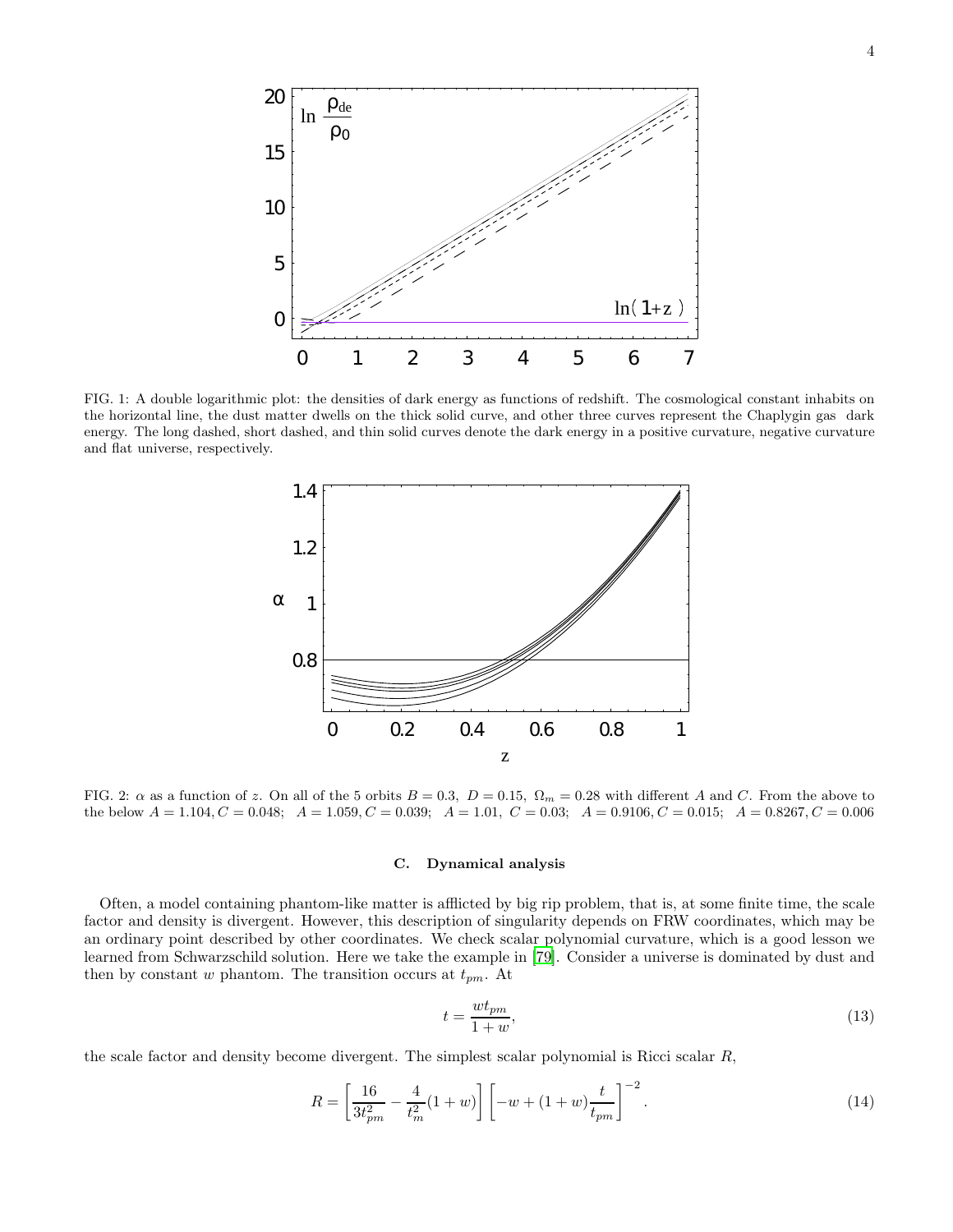<span id="page-4-0"></span>FIG. 3: Phase portrait for  $\alpha$  vs.  $\beta$ . On all of the 5 orbits  $B = 0.3$ ,  $D = 0.15$ ,  $\Omega_m = 0.28$  with different A and C. From the above to the below  $A = 1.104$ ,  $C = 0.048$ ;  $A = 1.059$ ,  $C = 0.039$ ;  $A = 1.01$ ,  $C = 0.03$ ;  $A = 0.9106$ ,  $C = 0.015$ ;  $A =$  $0.8267, C = 0.006$ 

0.65

0.7

0.8

0.85

 $\alpha$  0.75

0 0.2 0.4 0.6 0.8 1 β

Because  $w < -1$ , the term in first square bracket always larger than zero, and term in the second bracket is divergent when  $t \to \frac{wt_{pm}}{1+w}$ . Therefore, the scalar curvature is infinite when it goes to the big rip point. Also, because all comoving observers move along timelike geodesics, and the cosmic time is their proper time, this singularity is also an incomplete-geodesic singularity. Hence, big rip singularity is a true singularity. Through researches on the dynamical properties of the universe with Chaplygin gas and dark matter, we shall show that there is no future singularity in this model, though the dark energy behaves as phantom in some stage.

Now we start to study the dynamical evolution of the universe in frame of standard general relativity, for which we introduce Friedmann equation in a spatially flat FRW universe, which is implied either by theoretical side (inflation in the early universe) ,or observation side (CMB fluctuations [\[23\]](#page-9-22)),

<span id="page-4-1"></span>
$$
H^2 = \frac{1}{3\mu^2} (\rho_1 + \rho_2 + \rho_m) \tag{15}
$$

where, as usual,  $H$  denotes the Hubble parameter, and  $\mu$  stands for the reduced Planck mass. For convenience we first define the following new dimensionless variables,

$$
x \triangleq \frac{\sqrt{\rho_1}}{\sqrt{3}\mu H},\tag{16}
$$

$$
y \triangleq \frac{\sqrt{\rho_2}}{\sqrt{3}\mu H},\tag{17}
$$

$$
u \triangleq \frac{\sqrt{\rho_m}}{\sqrt{3}\mu H},\tag{18}
$$

$$
l_1 \triangleq \frac{A^{1/4}}{\sqrt{3}\mu H},\tag{19}
$$

$$
l_2 \triangleq \frac{C^{1/4}}{\sqrt{3}\mu H}.\tag{20}
$$

The dynamics of the universe can be described by the following dynamical system with these new dimensionless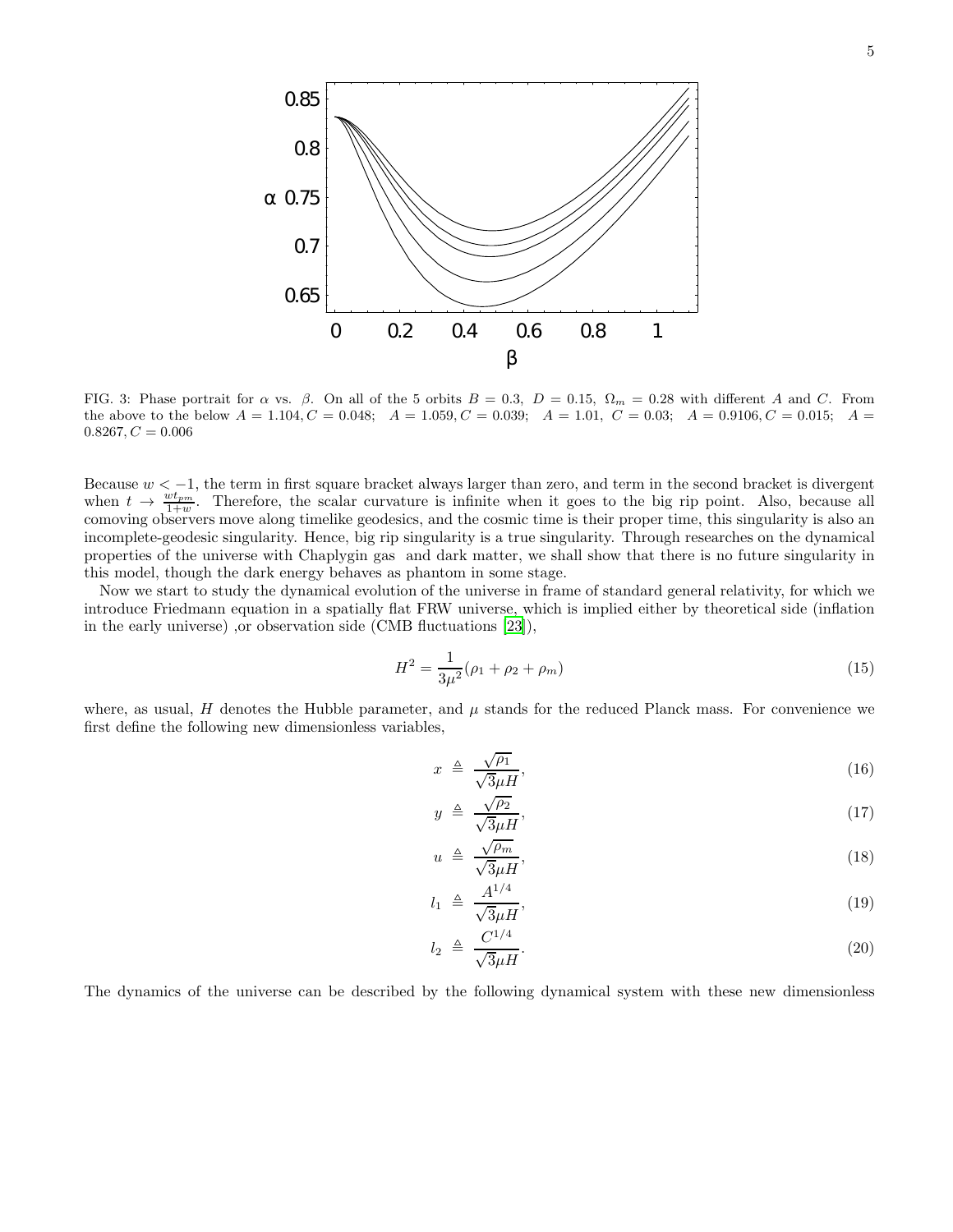variables,

<span id="page-5-0"></span>
$$
x' = -\frac{3}{2}x^{-1}(x^2 - x^{-2}l_1^4) + \frac{3}{2}xP,
$$
\n(21)

$$
y' = -\frac{3}{2}y^{-1}(y^2 - y^{-2}l_2^4) + \frac{3}{2}yP,
$$
\n(22)

$$
u' = -\frac{3}{2}u + \frac{3}{2}uP,
$$
\n(23)

$$
l_1' = \frac{3}{2}l_1P,\tag{24}
$$

$$
l_2' = \frac{3}{2}l_2P,\tag{25}
$$

where

<span id="page-5-3"></span>
$$
P = x^2 - x^{-2}l_1^4 - (y^2 - y^{-2}l_2^4) + u^2,
$$
\n(26)

and a prime stands for derivation with respect to  $s \triangleq -\ln(1+z)$ . Note that the 4 equations [\(21\)](#page-5-0), [\(22\)](#page-5-0), [\(23\)](#page-5-0), [\(24\)](#page-5-0), [\(25\)](#page-5-0) of this system are not independent. By using the Friedmann constraint, which can be derived from the Friedmann equation,

<span id="page-5-2"></span>
$$
x^2 - y^2 + u^2 = 1,\t\t(27)
$$

the number of the independent equations can be reduced to 4. The critical points of this system satisfying  $x' = y' =$  $l' = b' = 0$  appearing at

<span id="page-5-1"></span>
$$
l_1 = l_2 = 0,\t\t(28)
$$

$$
x^2 - y^2 + u^2 = 1,\t\t(29)
$$

and

<span id="page-5-4"></span>
$$
u = 0,\t\t(30)
$$

$$
x = l_1,\tag{31}
$$

$$
y = l_2. \tag{32}
$$

The first set of critical points [\(28\)](#page-5-1), [\(29\)](#page-5-1) dwells at the early universe, since  $H \to \infty$ . Also this set satisfies the constraint equation automatically. One sees that it is fairly ample, which only needs  $(x_c, y_c, u_c)$  inhabits on the surface [\(29](#page-5-1)), where c label the critical point. The reason roots in the fact that all of the three components, type I Chaplygin gas, type II Chaplygin gas and matter are dust-like in the early universe, they can evolve into a scaling solution with rather arbitrary proportion of components along inverse time direction. We call this set of critical points dust attractor. The second set of critical points resides at the late time universe, because  $u = 0$ , which means matter has been infinitely diluted. By using constraint equation [\(27\)](#page-5-2), we further derive  $x_c - y_c = 1$ , which resides on a hyperbola. Because this set of critical points ensure that  $l_1 = l_2 = \text{constant}$ , which means  $H = \text{constant}$ , we call it de Sitter attractor. The previous models in which the EOS of dark energy crosses −1 often suffer from future or past difficulties, such as big rip disaster or to plague the structure formation theory because of a too stiff EOS. Hence, most of them only can be used to describe the evolution of the universe at some low redshift. By striking contrast, our model are free of such difficulties from CMB decoupling to the future infinity. Global fittings or simulations of structure formation operate routinely in frame of the present model.

Though in above context we call the singularity "attractor", it is only an intuitive conclusion. To obtain a mathematically strict result of the stability at the neighborhood of the singularities, imposing a perturbation to the system up to the linear order, we obtain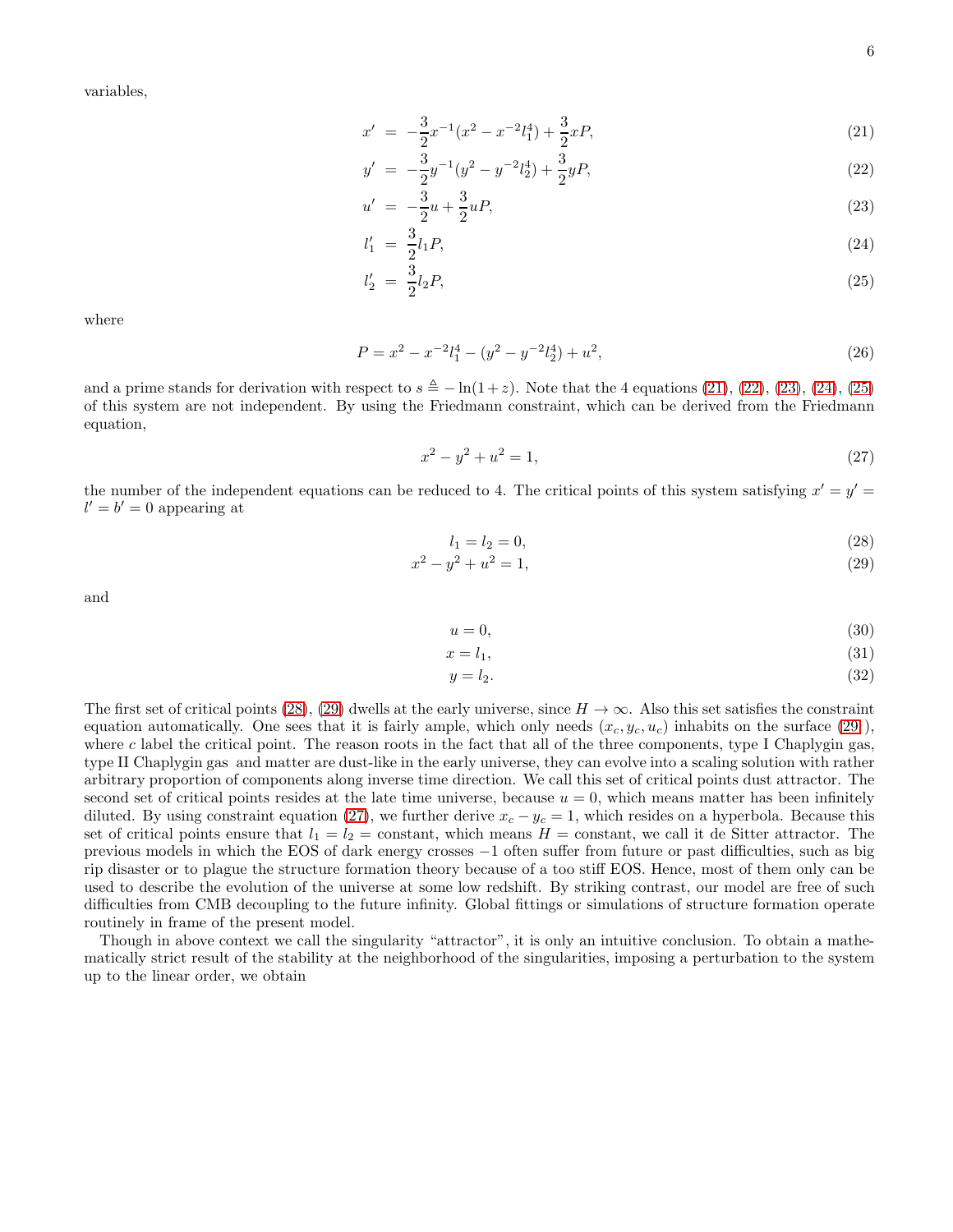$$
(\delta x)' = \left(-\frac{3}{2} - \frac{9l_1^4}{2x^4} + \frac{3}{2}P + 3x^2 + \frac{3l_1^4}{x^2}\right)\delta x
$$
  
\n
$$
- \left(3xy + 3\frac{l_2^4x}{y^3}\right)\delta y + 3xu\delta u
$$
  
\n
$$
+ \left(\frac{6l_1^3}{x^3} - \frac{6l_1^3}{x}\right)\delta l_1 + \frac{6l_2^3x}{y^2}\delta l_2,
$$
  
\n
$$
(\delta y)' = \left(-\frac{3}{2} - \frac{9l_2^4}{2y^4} + \frac{3}{2}P - 3y^2 - \frac{3l_2^4}{y^2}\right)\delta y
$$
  
\n
$$
+ \left(3xy + 3\frac{l_1^4y}{x^3}\right)\delta x + 3yu\delta u
$$
  
\n
$$
+ \left(\frac{6l_2^3}{y^3} + \frac{6l_2^3}{y}\right)\delta l_2 + \frac{-6l_2^3y}{x^2}\delta l_1,
$$
  
\n
$$
(\delta u)' = \left(-\frac{3}{2} + \frac{3}{2}P + 3u^2\right)\delta u
$$
  
\n
$$
+ \left(3ux + 3\frac{ul_1^4}{x^3}\right)\delta x + \left(-3uy - 3\frac{ul_2^4}{y^3}\right)
$$
  
\n
$$
- 6\frac{ul_1^3}{x^2}\delta l_1 + 6\frac{ul_2^3}{y^2}\delta l_2,
$$
  
\n
$$
(\delta l_1)' = \left(\frac{3}{2}P - 6\frac{l_1^4}{x^2}\right)\delta l_1 + \left(3xl_1 + 3\frac{l_1^5}{x^3}\right)\delta x
$$
  
\n
$$
+ \left(-3l_1y - 3\frac{l_2^4l_1}{y^3}\right)\delta y + 6\frac{l_2^3l_1}{y^2}\delta l_2
$$
  
\n
$$
+ 3l_1u\delta u,
$$
  
\n
$$
(\delta l_2)' = \left(\frac{3}{2}P + 6\frac{l_2^4}{y^2}\right)\delta l_2 + \left(-3yl_2 - 3\frac{l
$$

 $+ 3l_2u\delta u,$  (37)

where P is defined in  $(26)$ . Before calculation of the eigenvalues of the linearized system around singularities, we must point out a key difference between the two singularities. The criterion for the stability of a small deviation must be with an argument which increases when the orbits go to the singularity. It is easy to check that the argument  $s = -\ln(1+z)$  in [\(21\)](#page-5-0)-[\(25\)](#page-5-0) is adapted to the attractor in late time universe. The dust attractor resides at the early universe, while the de Sitter attractor inhabits in late time universe. Thus, the linearized system about them should be described by arguments with opposite sign. If we use the same argument s, a positive definite eigenmatrix implies that the dust attractor is stable.

For the dust attractor in the early universe, substitute the variables by the values given in [\(28\)](#page-5-1), [\(29\)](#page-5-1), we obtain the eigenvalues of the linearized system

$$
\lambda_1 = 0, \ \lambda_2 = 0, \ \lambda_3 = 3, \ \lambda_4 = \frac{3}{2}, \ \lambda_5 = \frac{3}{2}.
$$

Hence, base on the above discussions, the dust attractor is quasi-stable. For the de Sitter attractor in late time universe, substitute the variables by the values given in [\(30\)](#page-5-4), [\(31\)](#page-5-4), [\(32\)](#page-5-4), we obtain the eigenvalues of the linearized system

$$
\lambda_1 = -6, \ \lambda_2 = -6, \ \lambda_3 = 0, \ \lambda_4 = 0, \ \lambda_5 = -\frac{3}{2}.
$$

which is also a quasi-stable attractor.

Hence, eventually, the universe enters a de Sitter phase, which does not contain any singularities, which means the big rip disaster disappears naturally. The phantom behavior of the dark energy is only a transient phenomena. Also this result does not depend on parameter selection and initial condition because of attractor behavior.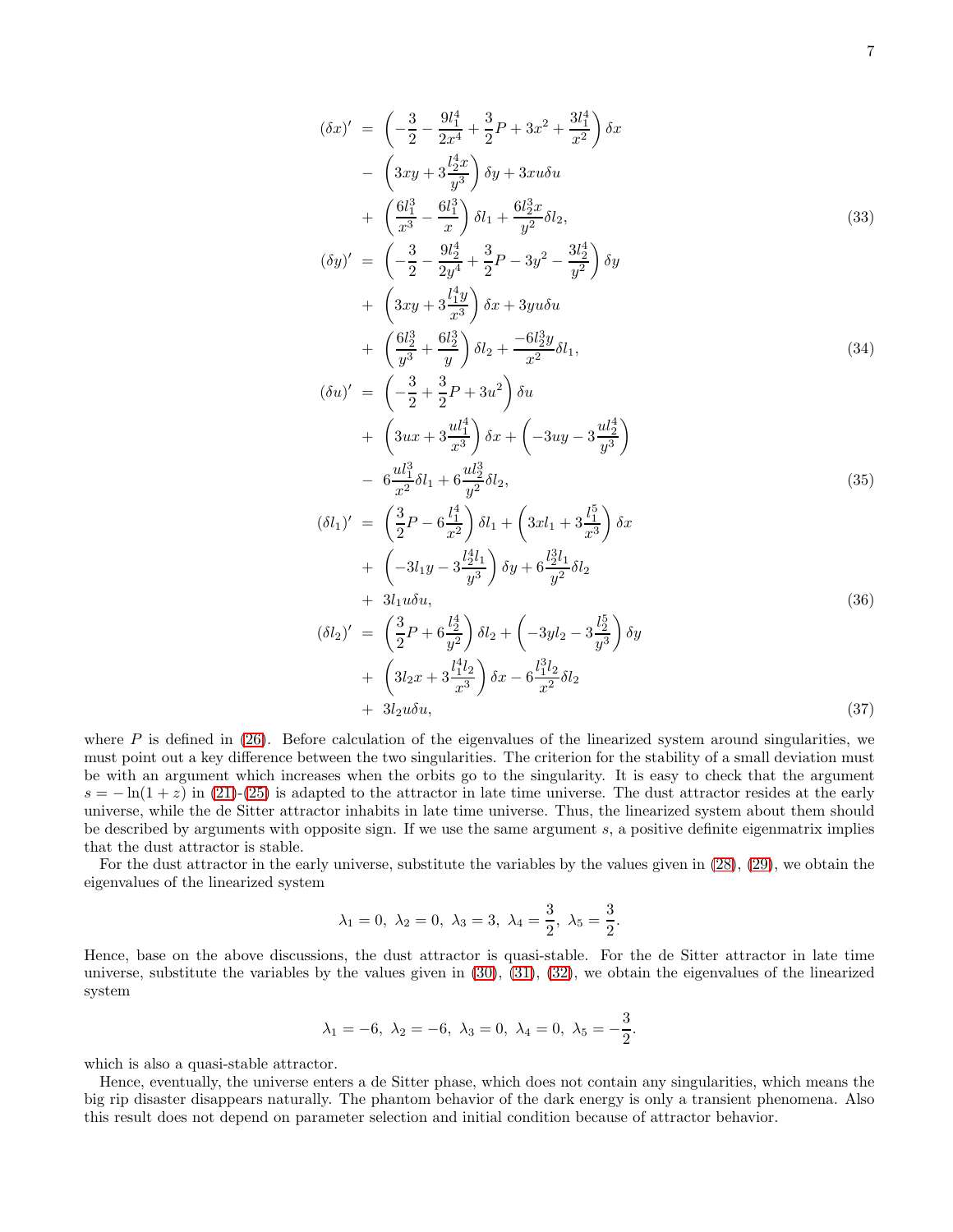

<span id="page-7-1"></span>FIG. 4: Deceleration parameter q as a function of z. On all of the curves orbits  $B = 0.3$ ,  $D = 0.15$ ,  $\Omega_m = 0.28$  with different A and C. For the solid curve  $A = 5.92$ ,  $C = 3.00$ , the short dashed curved  $A = 1.63$ ,  $C = 0.300$ , while for the long dashed curve  $A = 1.01, C = 0.0300$ .

The most significant parameter from the viewpoint of observations is the deceleration parameter  $q$ , which carries the total effects of cosmic fluids. Here  $q$  reads

$$
q = -\frac{\ddot{a}a}{\dot{a}^2} = \frac{1}{2} \left[ 1 - 3\left(\frac{A}{\rho_1} + \frac{C}{\rho_2}\right) \frac{1}{\rho_1 + \rho_2 + \rho_m} \right],\tag{38}
$$

and density of Chaplygin gas  $u$  and density of dark matter  $v$  should satisfy

<span id="page-7-0"></span>
$$
x^2(0) - y^2(0) + u^2(0) = 1.
$$
\n(39)

And then Friedmann equation ensures the spatial flatness in the whole history of the universe. Note that not all the examples in figure 1, 2 or 3 satisfies this constraint, since we do not introduce Friedmann equation there. Before analyzing the evolution of  $q$  with redshift, to obtain some asymptotic behaviors of the universe is useful. When  $z \to \infty$ , q must go to 1/2 because both type I, II Chaplygin gas and matter behave as dust; while when  $z \to -1$ , q is determined by

$$
\lim_{z \to -1} q = \lim_{z \to -1} \frac{1}{2} [1 - 3(x^{-2} l_1^4 - y^{-2} l_2^4)] = -1,
$$
\n(40)

which agrees with the above analysis of the dynamical properties of this system. Here we carefully choose a new set of parameter which satisfies Friedmann constraint [\(39\)](#page-7-0), and plot the deceleration parameter  $q$  in figure [4.](#page-7-1) We see for these three set of parameters the deceleration parameters are well consistent with observations.

## III. PERTURBATION GROWTH

The Friedmann equation in the present model is given by [\(15\)](#page-4-1). Now we consider the perturbation growth in this hybrid model. After the matter decoupling from radiation, for a region well inside a Hubble radius, the perturbation growth satisfies the following equation [\[80\]](#page-10-28),

<span id="page-7-2"></span>
$$
\ddot{\delta} + 2H\dot{\delta} - \frac{1}{6\mu^2}\rho_m\delta = 0.
$$
\n(41)

With the partition functions,

$$
\Omega_m = \frac{\rho_m}{3\mu^2 H^2},\tag{42}
$$

$$
\Omega_{de} = \frac{\rho_{de}}{3\mu^2 H^2},\tag{43}
$$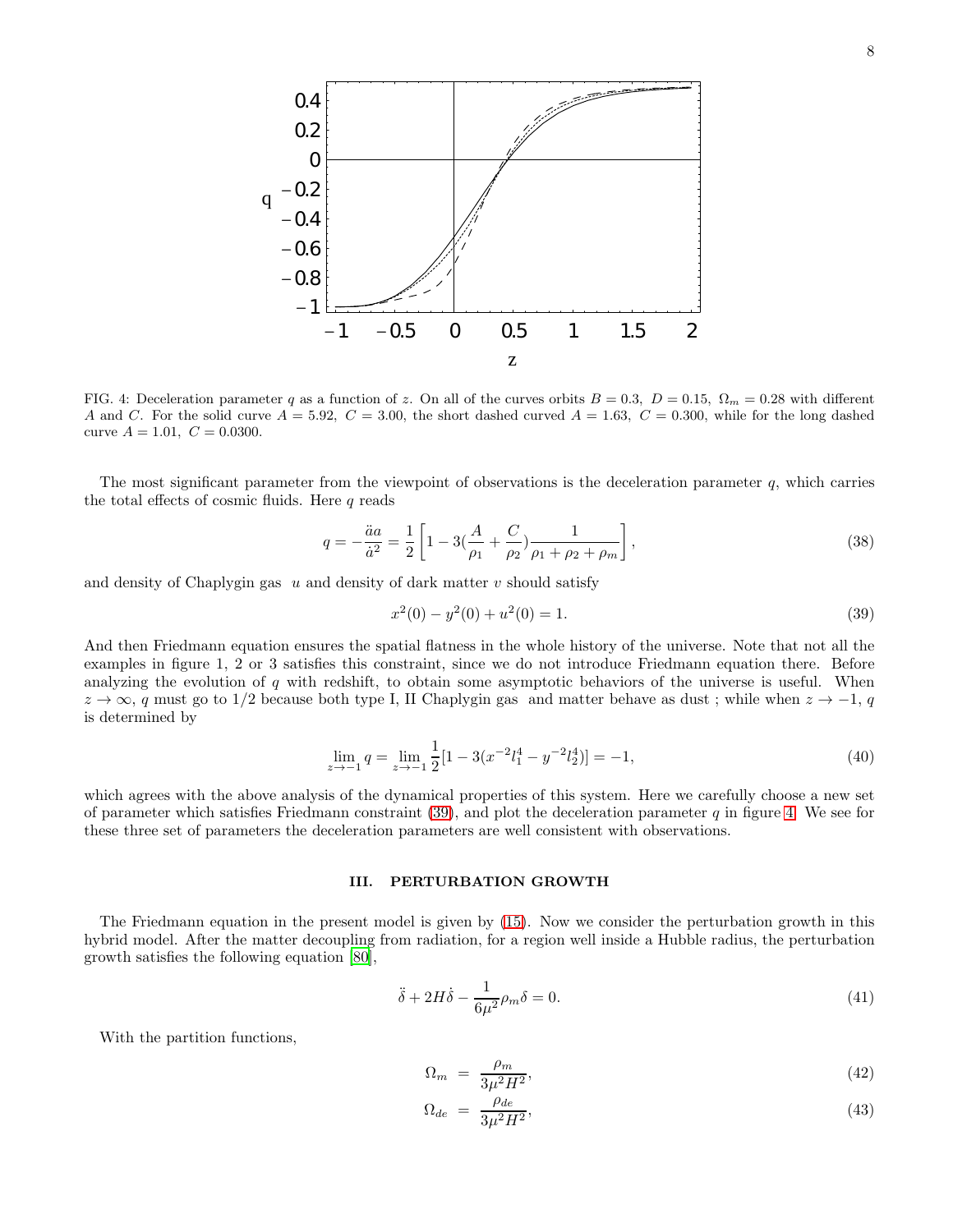the perturbation equation [\(41\)](#page-7-2) becomes,

<span id="page-8-0"></span>
$$
(\ln \delta)'' + (\ln \delta)^{'2} + \left(2 + \frac{H'}{H}\right)(\ln \delta)' = \frac{3}{2}\Omega_m,
$$
\n(44)

where a prime denotes the derivative with respect to ln a.  $\Omega_m$  and  $\Omega_{de}$  evolve as

$$
\Omega_m = \frac{\Omega_{m0}(1+z)^3}{\Omega_{m0}(1+z)^3 + \sqrt{A+B(1+z)^6} - \sqrt{C+D(1+z)^6}},\tag{45}
$$

$$
\Omega_{de} = \frac{\sqrt{A+B(1+z)^6} - \sqrt{C+D(1+z)^6}}{\Omega_{m0}(1+z)^3 + \sqrt{A+B(1+z)^6} - \sqrt{C+D(1+z)^6}},\tag{46}
$$

where 0 denotes the present value of a quantity. The growth function defined in  $(5)$  is just  $(\ln a)'$ . Thus  $(44)$  generates,

<span id="page-8-1"></span>
$$
f' + f^{2} + \left[\frac{1}{2}(1+\Omega_{k}) + \frac{3}{2}w_{de}(\Omega_{m} + \Omega_{k} - 1)\right]f = \frac{3}{2}\Omega_{m},\tag{47}
$$

where we have used

$$
\frac{H'}{H} = -\Omega_k - \frac{3}{2} \left[ \Omega_m + (1+w)\Omega_{de} \right],\tag{48}
$$

and

$$
\Omega_m + \Omega_{de} = 1. \tag{49}
$$

Recalling [\(5\)](#page-1-0), we derive the evolution equation for  $\gamma$  from [\(47\)](#page-8-1),

$$
3w_{de}(1 - \Omega_m) \ln \Omega_m \frac{d\gamma}{d\ln \Omega_m} + \Omega_m^{\gamma} - \frac{3}{2} \Omega^{1 - \gamma} + 3w_{de} \Omega_m (1/2 - \gamma) + 3\gamma w_{de} - \frac{3}{2} w_{de} + 1/2 = 0, \tag{50}
$$

where we have used

$$
(\ln \Omega_m)' = 3(1 - \Omega_m)w_{de}.\tag{51}
$$

By using  $(8)$  and  $(9)$ , we obtain

$$
w_{de} = -\left[\frac{A}{\sqrt{A+B(1+z)^{6}}} - \frac{C}{\sqrt{C+D(1+z)^{6}}}\right] \left[\sqrt{A+B(1+z)^{6}} - \sqrt{C+D(1+z)^{6}}\right]^{-1}.
$$
 (52)

Expanding  $\gamma$  about  $1 - \Omega_m$ , we get

$$
\gamma = \frac{3}{5 - w_{de}/(1 - w_{de})} + 2.4 \times 10^{-2} (1 - \Omega_m)(1 - w_{de})(1 - 3w_{de}/2)(1 - 6w_{de}/5)^{-3}.
$$
 (53)

Here we present some examples to illuminate the current numerical value of  $\gamma$  in the hybrid Chaplygin gas model. We take the same examples as in figure 4.  $B = 0.3$ ,  $D = 0.15$ ,  $\Omega_m = 0.28$  with different A and C. For  $A = 5.92$ ,  $C = 3.00$ ,  $\gamma = 0.555$ ; for  $A = 1.63$ ,  $C = 0.300$ ,  $\gamma = 0.553$ ; for  $A = 1.01$ ,  $C = 0.0300$ ,  $\gamma = 0.550$ . The theoretical values of this model are well consistent with observations [\[61](#page-10-9), [62](#page-10-10), [63](#page-10-11), [64](#page-10-12), [65](#page-10-13), [66](#page-10-14), [67](#page-10-15), [68,](#page-10-16) [69,](#page-10-17) [70,](#page-10-18) [71,](#page-10-19) [72,](#page-10-20) [73,](#page-10-21) [74\]](#page-10-22).

#### IV. CONCLUSION AND DISCUSSION

Through careful analysis, we find a new kind of Chaplygin gas , called type II Chaplygin gas, whose energy density is negative. Then we present a hybrid Chaplygin gas model, in which type I Chaplygin gas and type II Chaplygin gas play the role of dark energy together. The EOS of dark energy crosses −1 naturally without introducing any gravity theories.

In frame of standard general relativity and a spatially flat FRW universe, we study the dynamical properties of the present model. We find attractor solutions both in the early universe and the late time universe: The former greatly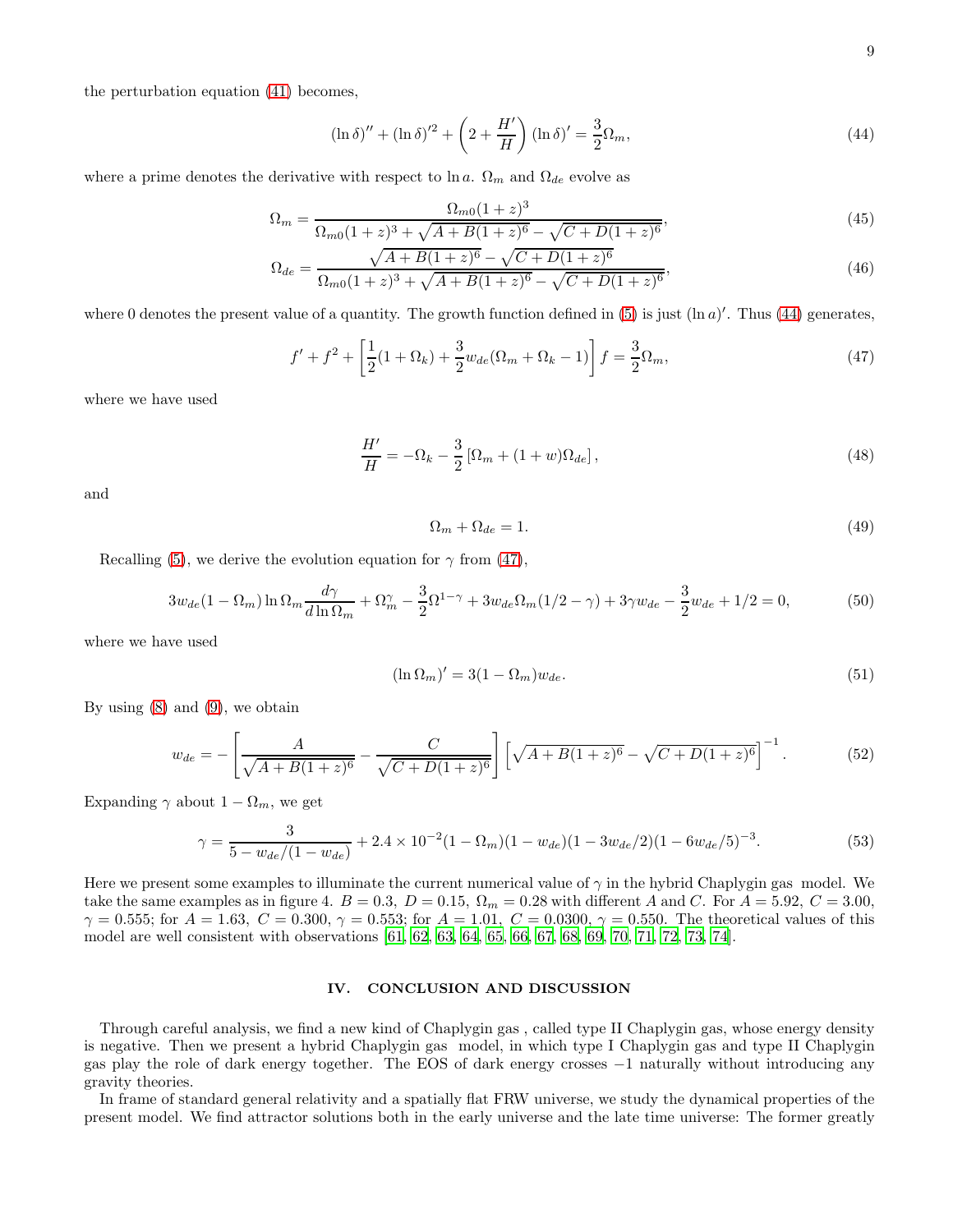mitigates the coincidence problem, while the latter overcomes big rip disaster. The stability about the singularities is also investigated.

Some concrete examples of the deceleration parameter of this model are plotted. The result is well consistent with observations. Also because this model is definitely free of any extra difficulties from CMB decoupling, the structure formation can be studied in frame of it.

We discuss the perturbation growth of this model. We find that the result is also consistent with observations.

Acknowledgments. We thank Z. Guo for helpful discussions. This work was supported by the National Natural Science Foundation of China , under Grant No. 10533010, and by SRF for ROCS, SEM of China.

- <span id="page-9-0"></span>[1] A. G. Riess et al., Astron. J. 116, 1009 (1998), [astro-ph/9805201.](http://arxiv.org/abs/astro-ph/9805201)
- <span id="page-9-1"></span>[2] S. Perlmutter et al., Astrophys. J. 517, 565 (1999), [astro-ph/9812133.](http://arxiv.org/abs/astro-ph/9812133)
- <span id="page-9-2"></span>[3] E. J. Copeland, M. Sami and S. Tsujikawa, Int. J. Mod. Phys. D 15, 1753 (2006) [\[arXiv:hep-th/0603057\]](http://arxiv.org/abs/hep-th/0603057).
- <span id="page-9-3"></span>[4] A. Kamenshchik, U. Moschella and V. Pasquier, Phys. Lett. **B511** (2001) 265.
- <span id="page-9-4"></span>[5] N. Bilic, G.B. Tupper and R.D. Viollier, Phys. Lett. B535 (2002) 17.
- <span id="page-9-5"></span>[6] N. Bilic, G.B. Tupper and R.D. Viollier, [astro-ph/0207423.](http://arxiv.org/abs/astro-ph/0207423)
- <span id="page-9-6"></span>[7] M. Bordemann and J. Hoppe, Phys. Lett. B317 (1993) 315.
- <span id="page-9-7"></span>[8] J.C. Fabris, S.V.B. Gonsalves and P.E. de Souza, Gen. Rel. Grav. 34 (2002) 53.
- <span id="page-9-8"></span>[9] M.C. Bento, O. Bertolami and A.A. Sen, Phys. Lett. B575 (2003) 172.
- <span id="page-9-9"></span>[10] M. Makler, S.Q. de Oliveira and I. Waga, Phys. Lett. B555 (2003) 1.
- <span id="page-9-10"></span>[11] J.C. Fabris, S.V.B. Goncalves and P.E. de Souza, [astro-ph/0207430.](http://arxiv.org/abs/astro-ph/0207430)
- <span id="page-9-11"></span>[12] Y. Gong and C.K. Duan, Class. Quant. Grav. 21 (2004) 3655.
- <span id="page-9-12"></span>[13] Y. Gong, JCAP **0503** (2005) 007.
- <span id="page-9-13"></span>[14] M.C. Bento, O. Bertolami and A.A. Sen, Phys. Rev. D67 (2003) 063003.
- <span id="page-9-14"></span>[15] Z.H. Zhu, Astron.Astrophys. 423 (2004) 421, [astro-ph/0411039.](http://arxiv.org/abs/astro-ph/0411039)
- <span id="page-9-15"></span>[16] H. Sandvik, M. Tegmark, M. Zaldarriaga, I. Waga, Phys.Rev. D69 (2004) 123524, [astro-ph/0212114.](http://arxiv.org/abs/astro-ph/0212114)
- <span id="page-9-16"></span>[17] M. C. Bento, O. Bertolami and A. A. Sen, Phys. Rev. D 70, 083519 (2004) [,astro-ph/0407239.](http://arxiv.org/abs/astro-ph/0407239)
- <span id="page-9-17"></span>[18] P. P. Avelino, L. M. G. Beca, J. P. M. de Carvalho and C. J. A. Martins, JCAP 0309, 002 (2003)[,astro-ph/0307427.](http://arxiv.org/abs/astro-ph/0307427)
- <span id="page-9-18"></span>[19] N. Bilic, R. J. Lindebaum, G. B. Tupper and R. D. Viollier, JCAP 0411, 008 (2004).
- <span id="page-9-19"></span>[20] T. M. Davis et al., Astrophys. J. 666, 716 (2007)  $arXiv:astro-ph/0701510$ .
- <span id="page-9-20"></span>[21] H. K. Jassal, J. S. Bagla and T. Padmanabhan, [arXiv:astro-ph/0601389.](http://arxiv.org/abs/astro-ph/0601389)
- <span id="page-9-21"></span>[22] Kyle M. Wilson, Gang Chen and Bharat Ratra, Mod.Phys.Lett. A21 (2006) 2197.
- <span id="page-9-22"></span>[23] E. Komatsu et al. [WMAP Collaboration], [arXiv:0803.0547](http://arxiv.org/abs/0803.0547) [astro-ph].
- <span id="page-9-23"></span>[24] U. Alam, V. Sahni, T. D. Saini and A. A. Starobinsky, Mon. Not. Roy. Astron. Soc. 354, 275 (2004) [astro-ph/0311364](http://arxiv.org/abs/astro-ph/0311364)
- <span id="page-9-24"></span>[25] U. Alam, V. Sahni and A. A. Starobinsky, JCAP 0406, (2004) 008, [astro-ph/0403687.](http://arxiv.org/abs/astro-ph/0403687)
- <span id="page-9-26"></span><span id="page-9-25"></span>[26] D. Huterer and A. Cooray, [astro-ph/0404062.](http://arxiv.org/abs/astro-ph/0404062)
- <span id="page-9-27"></span>
- <span id="page-9-28"></span>[29] Z. K. Guo, Y. S. Piao, X. Zhang and Y. Z. Zhang, [arXiv:astro-ph/0608165.](http://arxiv.org/abs/astro-ph/0608165)
- <span id="page-9-29"></span>[30] B. Feng, X. L. Wang and X. M. Zhang, Phys. Lett. B 607, 35 (2005) [\[arXiv:astro-ph/0404224\]](http://arxiv.org/abs/astro-ph/0404224).
- <span id="page-9-30"></span>[31] M. R. Setare, Phys. Lett. B 641, 130 (2006).
- <span id="page-9-31"></span>[32] X. Zhang, Phys. Rev. D 74, 103505 (2006) [\[arXiv:astro-ph/0609699\]](http://arxiv.org/abs/astro-ph/0609699).
- <span id="page-9-32"></span>[33] M. Alimohammadi and H. M. Sadjadi, [arXiv:gr-qc/0608016.](http://arxiv.org/abs/gr-qc/0608016)
- <span id="page-9-33"></span>[34] H. Mohseni Sadjadi and M. Alimohammadi, Phys. Rev. D 74, 043506 (2006) [\[arXiv:gr-qc/0605143\]](http://arxiv.org/abs/gr-qc/0605143).
- <span id="page-9-34"></span>[35] W. Wang, Y. X. Gui and Y. Shao, Chin. Phys. Lett. 23 (2006) 762.
- <span id="page-9-35"></span>[36] X. F. Zhang and T. Qiu, [arXiv:astro-ph/0603824.](http://arxiv.org/abs/astro-ph/0603824)
- <span id="page-9-36"></span>[37] R. Lazkoz and G. Leon, Phys. Lett. B 638, 303 (2006) [\[arXiv:astro-ph/0602590\]](http://arxiv.org/abs/astro-ph/0602590).
- <span id="page-9-37"></span>[38] X. Zhang, Commun. Theor. Phys. 44, 762 (2005).
- <span id="page-9-38"></span>[39] P. x. Wu and H. w. Yu, Int. J. Mod. Phys. D 14, 1873 (2005) [\[arXiv:gr-qc/0509036\]](http://arxiv.org/abs/gr-qc/0509036).
- <span id="page-9-39"></span>[40] G. B. Zhao, J. Q. Xia, M. Li, B. Feng and X. Zhang, Phys. Rev. D 72, 123515 (2005) [\[arXiv:astro-ph/0507482\]](http://arxiv.org/abs/astro-ph/0507482).
- <span id="page-9-40"></span>[41] H. Wei, R. G. Cai and D. F. Zeng, Class. Quant. Grav. 22, 3189 (2005) [\[arXiv:hep-th/0501160\]](http://arxiv.org/abs/hep-th/0501160).
- <span id="page-9-41"></span>[42] H. Wei and R. G. Cai, Phys. Rev. D 72 (2005) 123507 [\[arXiv:astro-ph/0509328\]](http://arxiv.org/abs/astro-ph/0509328).
- <span id="page-9-42"></span>[43] H. Wei and R. G. Cai, Phys. Lett. B 634, 9 (2006) [\[arXiv:astro-ph/0512018\]](http://arxiv.org/abs/astro-ph/0512018).
- <span id="page-9-43"></span>[44] J. Q. Xia, B. Feng and X. M. Zhang, Mod. Phys. Lett. A 20, 2409 (2005) [\[arXiv:astro-ph/0411501\]](http://arxiv.org/abs/astro-ph/0411501).
- <span id="page-9-44"></span>[45] Z. K. Guo, Y. S. Piao, X. M. Zhang and Y. Z. Zhang, Phys. Lett. B 608, 177 (2005) [\[arXiv:astro-ph/0410654\]](http://arxiv.org/abs/astro-ph/0410654).
- <span id="page-9-45"></span>[46] B. Feng, M. Li, Y. S. Piao and X. Zhang, Phys. Lett. B 634, 101 (2006) [\[arXiv:astro-ph/0407432\]](http://arxiv.org/abs/astro-ph/0407432).
- <span id="page-9-46"></span>[47] X. Zhang and F.Q. Wu, Phys. Rev. D 72 (2005) 043524.
- <span id="page-9-47"></span>[48] Y.-F. Cai, H. Li, P.-S. Piao and X. M. Zhang, Phys. Lett. B646, 141 (2007) [arXiv:gr- qc/0609039].
- <span id="page-9-48"></span>[49] R. Lazkoz and G. Leon, Phys. Lett. B 638, 303 (2006) [\[arXiv:astro-ph/0602590\]](http://arxiv.org/abs/astro-ph/0602590).
- <span id="page-9-49"></span>[50] H. Wei and R. G. Cai, Phys. Rev. D **73**, 083002 (2006).
- <span id="page-9-50"></span>[51] R. G. Cai, H. S. Zhang and A. Wang, Commun. Theor. Phys. 44, 948 (2005) [\[arXiv:hep-th/0505186\]](http://arxiv.org/abs/hep-th/0505186).
- [27] Y. Wang and M. Tegmark, [astro-ph/0501351.](http://arxiv.org/abs/astro-ph/0501351)
	- [28] Yun Wang, Pia Mukherjee[,astro-ph/0703780.](http://arxiv.org/abs/astro-ph/0703780)